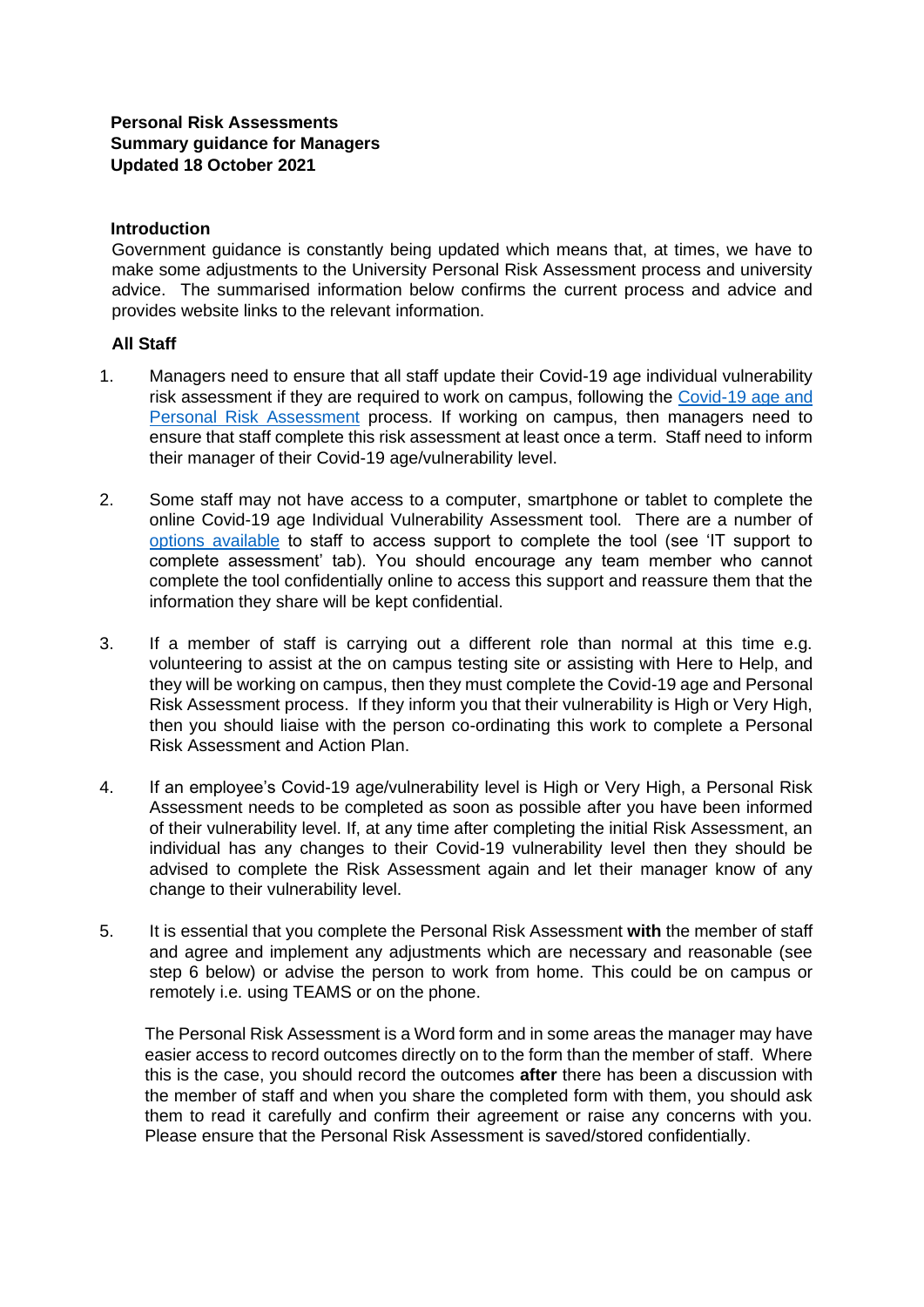- 6. As a result of the Personal Risk Assessment, you should complete an action plan with your employee. If you are unable to agree an action plan to minimise risk, then the individual should contact Occupational Health for further advice. You should support them through this process.
- 7. Staff working on campus should be encouraged to take two Lateral Flow Device (LFD) tests once they return to on campus working. The University can provide rapid COVID-19 tests **twice a week, every week,** to all colleagues working on our campuses, and to those planning to return to work on our campuses. The twice weekly tests are free of charge and are carried out at our test centres in the Sports Halls on our Streatham and Penryn campuses. Staff do not need to book a test slot. Additional satellite test sites may also be made available. The tests are quick and easy, using the Government approved nose and throat swab Innova LFD test. Each test only takes around 15 minutes. Staff should be allowed to have these tests during work time.
- 8. It is recommended that all staff working on campus sign in to [SafeZone.](https://www.exeter.ac.uk/staff/wellbeing/safety/safetyguidance/covid-19-safe-working/#tab3) You should remind staff to do this. There are settings on the app to allow an automatic log in when working on campus so that individuals do not need to remember to log in each time.
- 9. Please ensure that you have read ["A guide for University managers on updating and](http://www.exeter.ac.uk/staff/wellbeing/safety/safetyguidance/covid-19-safe-working/#tab2) [reviewing COVID 19 workplace risk assessment during lockdown 3.0 including updated](http://www.exeter.ac.uk/staff/wellbeing/safety/safetyguidance/covid-19-safe-working/#tab2) [guidance on face coverings."](http://www.exeter.ac.uk/staff/wellbeing/safety/safetyguidance/covid-19-safe-working/#tab2) This covers a detailed explanation of the use of different types of face coverings when working on campus. Face coverings are mandatory on campus.
- 10. It is advised that even after vaccination, a person should continue to observe Covidsecure behaviour; hands, face, space. There is still uncertainty regarding immunity following vaccination and although they may not become ill, or even have symptoms, they could still pass the virus onto others. It is therefore important that you ensure that all staff working on campus follow the working on campus guidance even if they have been vaccinated.

# **Staff previously considered clinically extremely vulnerable and clinically vulnerable**

- 12. Th[e](https://www.gov.uk/government/publications/guidance-on-shielding-and-protecting-extremely-vulnerable-persons-from-covid-19/guidance-on-shielding-and-protecting-extremely-vulnerable-persons-from-covid-19) government advic[e](https://www.gov.uk/government/publications/guidance-on-shielding-and-protecting-extremely-vulnerable-persons-from-covid-19/guidance-on-shielding-and-protecting-extremely-vulnerable-persons-from-covid-19) for clinically extremely vulnerable people was updated on 28 September 2021 and shielding has now ended in England.
- 13. The University has decided to continue to provide additional support for these staff and advises that all clinically extremely vulnerable staff continue to work from home if their role or duties allow them to, regardless of whether they have been vaccinated.
- 14. Where previously considered clinically extremely vulnerable staff cannot carry out their role from home, or if their manager requires them to work on campus then the following process should be followed:
	- Th[e](https://www.exeter.ac.uk/staff/employment/coronavirus/personalriskassessment/#a0) individual should complete the [Personal Risk Assessment and Action](https://www.exeter.ac.uk/staff/employment/coronavirus/personalriskassessment/#a0) [Plan](https://www.exeter.ac.uk/staff/employment/coronavirus/personalriskassessment/#a0) prior to working on campus,
	- They should discuss any concerns that they may have with regards working on campus with their manager,
	- The manager should review the [building risk assessment and workplace risk](https://content.exeter.ac.uk/terminalfour/SiteManager?ctfn=hierarchy&fnno=10&sid=221665&cid=801789&lang=en&sslinkid=1) [assessment](https://content.exeter.ac.uk/terminalfour/SiteManager?ctfn=hierarchy&fnno=10&sid=221665&cid=801789&lang=en&sslinkid=1) with reference to any particular needs of the individual putting extra measures in place to keep the person safe,
	- The manager should consider temporarily changing the individuals working patterns if this will reduce contact with others at peak travel times,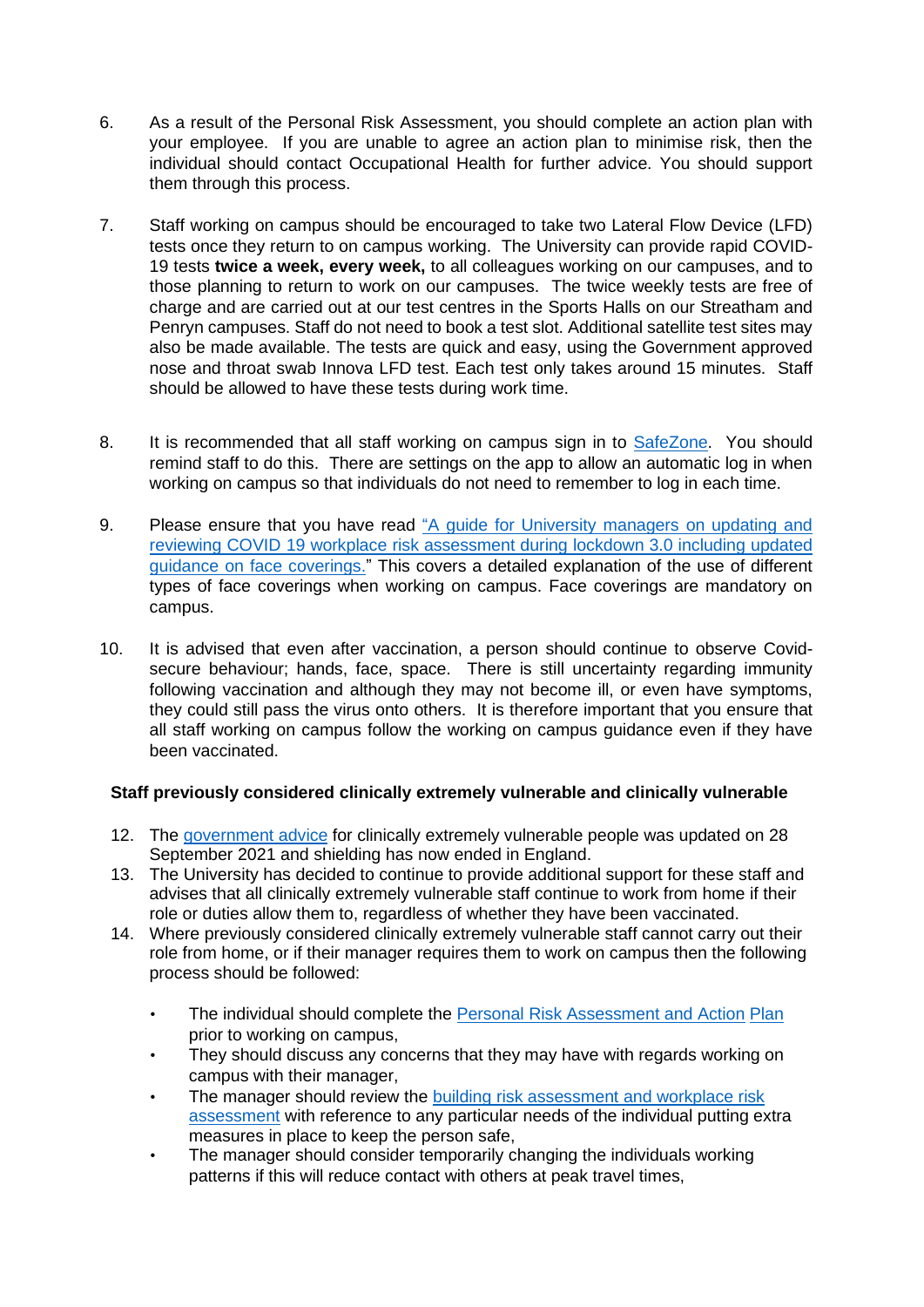- Occupational Health and/or the Health and Safety team may be contacted if specific health, wellbeing or safety advice is needed by either the manger or the individual,
- Once working on campus, the individual should ensure that they book twice weekly COVID-19 tests even if they have already been vaccinated to continue to protect themselves and others.
- 15. If you were not previously considered clinically extremely vulnerable yourself but are living with someone who was, then you are still able to attend work on campus if you have been requested to do so. You should discuss your individual circumstances with your manager to agree where you should work, with support from Occupational Health if needed.

## **Pregnant staff**

16. You should complete a Personal Risk Assessment with all pregnant staff as they will have marked yes to one of the health questions on the Covid-19 Individual Vulnerability Assessment. This will ensure that you discussed any reasonable adjustments needed for on campus working or confirm to them that they should be working from home.

### **Member of staff with Covid-19 symptoms**

17. If a member of your team is displaying symptoms of COVID-19 you should advise them to stay at home, self-isolate an[d](https://www.exeter.ac.uk/coronavirus/rapid-response/) [request a test.](https://www.exeter.ac.uk/coronavirus/rapid-response/) They should inform the Rapid Response Hub.

If they are on campus, ask them to leave the workplace immediately, using a face covering (if tolerable). Remind them not to touch any surfaces if possible and to strictly obey social distancing rules. If the member of staff needs to await transport home (ideally, not public transport), please ensure they are isolated a good distance from other people, preferably outside until the transport arrives.

Ask the staff member to make a note of the names of those they have had close contact with whilst at work and what type of contact was involved e.g. was social distancing adhered to, were any activities carried out within 2 metres of other individuals, were there any frequent/repeated contacts? This information will help the NHS Test and Trace process if a staff member does test positive. You can find out what constitutes a 'close contact' on ou[r](https://www.exeter.ac.uk/coronavirus/rapid-response/#a16) [Rapid Response Hub Pages.](https://www.exeter.ac.uk/coronavirus/rapid-response/#a16) You should follow up with your teams immediately on a positive test result. However, you should not name the person or provide any information that could identify the person.

18. Keep in touch with the staff member and offer advice and support if required. Ask the member of staff to contact you once the results are known as you will not be informed of the outcome of the test. Staff who have been at work with the person with COVID-19 symptoms are not required to take any action at this point and can remain at work until the test result is known.

If a member of your team subsequently receives a **negative** test result for COVID-19, the staff member can safely return to work **if**:

- symptoms are gone and they are feeling well to work
- no-one else in their household has tested positive or is displaying symptoms of COVID-19

Where appropriate, you may wish to reassure other staff members in your team that there are no positive cases in your area.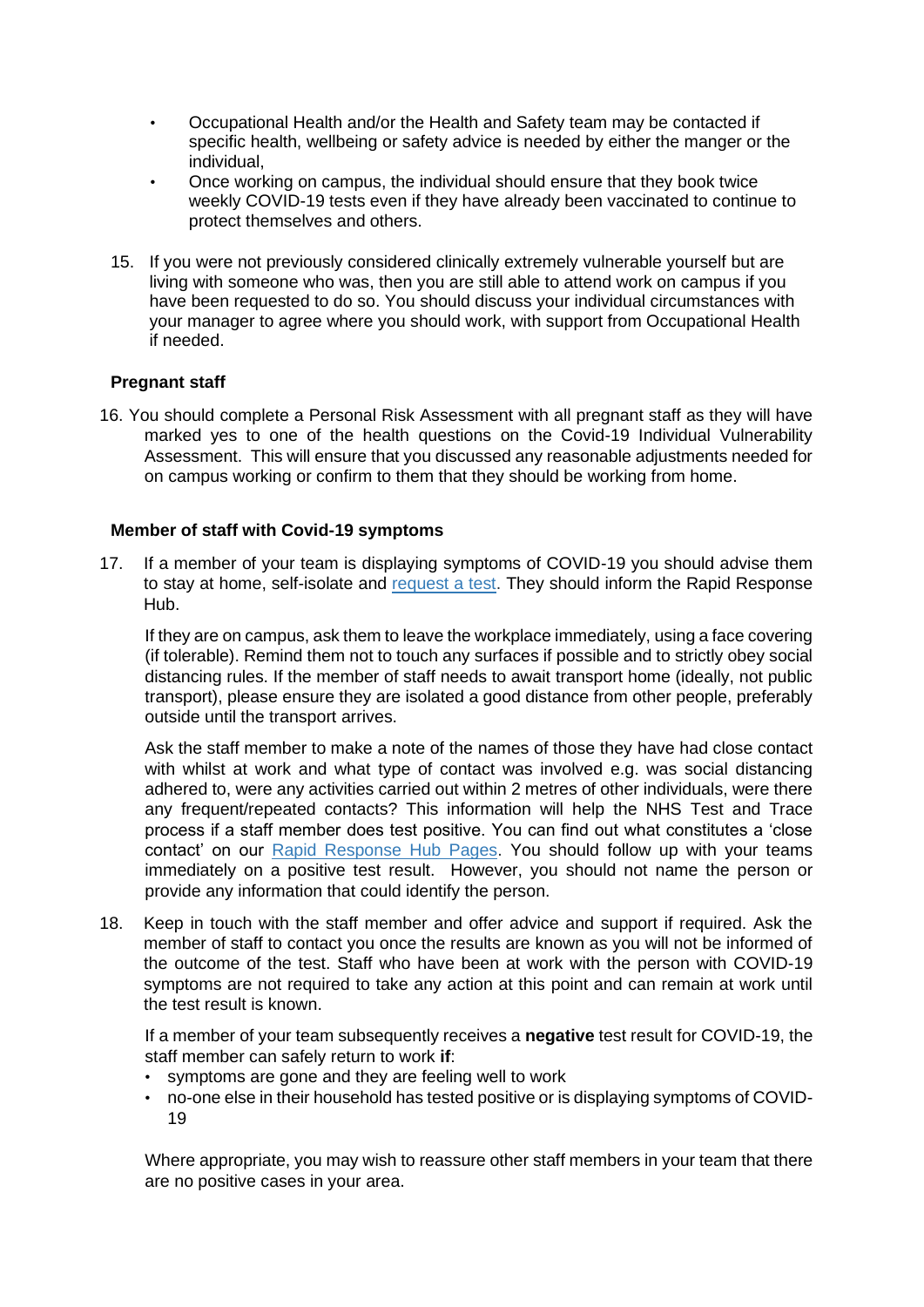### **Member of staff who is Covid-19 positive**

- 19. All staff must inform their manager if they have had a positive result and have been working on the campus to enable the University to take appropriate steps to prevent further infection. If a member of staff in your team tests positive, NHS Test and Trace should contact them directly using the contact details submitted as part of the testing process.
- 20. Staff should also be strongly encouraged to contact the Rapid Response Hub which will carry out further steps with the purpose of checking on staff welfare and to identify any additional steps that may be needed. Public Health professionals will share information on positive cases that are relevant to the University in the interests of public health. The member of staff will also be encouraged by the NHS Test and Trace service and university Rapid Response Hub to let their close contacts know. This may require manager support if the staff member is unable to do this.

You may need to keep staff informed about COVID-19 cases. However, you should not name the person or provide any information that could identify the person.

21. If a staff member is defined as a close contact, then they may be notified to self-isolate by the NHS Test and Trace service / University Rapid Response Hub or you as their line manager. Any member of staff who has had close contact or is working in the same cohort/bubble, may be required to stay at home and self-isolate for 10 days and get tested if they develop symptoms. However, if they have been double vaccinated then this is not necessary as [rules concerning who has to self-isolate](https://www.nhs.uk/conditions/coronavirus-covid-19/self-isolation-and-treatment/when-to-self-isolate-and-what-to-do/) have been updated.

As a line manager, if you are aware of team bubbles where close contact will have taken place, you should advise those contacts in the team. You can discuss this and any queries you may have with the Rapid Response Hub follow up team especially if you are unsure about who must isolate.

- 22. You will need to ensure that you manage your teams working on campus carefully regarding team cohorts/bubbles to mitigate against any potential operating/teaching difficulties.
- 23. Staff who have been defined as close contacts who are now required to self-isolate, do not need to alert their close contacts. Contacts of close contacts do not need to self-isolate unless they develop symptoms.
- 24. If the staff member feels well enough, they may choose to continue to work from home during self-isolation if this is possible. Guidance for Managers and Staff on Absence and Pay arrangements related to coronavirus can be foun[d](https://www.exeter.ac.uk/coronavirus/staff/pay/) [here.](https://www.exeter.ac.uk/coronavirus/staff/pay/)
- 25. You should also contact the cleaning team via facilitiesmanagement@exeter.ac.uk if the staff member has been in the work area in the 48 hours before symptom onset to discuss the cleaning that has already been carried out and any additional opportunity for cleaning such as surfaces e.g. tables. You should inform the cleaning team that a staff member has tested positive for coronavirus. If there is any shared equipment such as keyboard/mouse that is unlikely to have been cleaned after use, this should not be used by others until it is cleaned. There may be a requirement for the room to be closed off for a period of 1-2 up to 72 hours. This is to ensure cleaning has been completed and the room has been ventilated ensuring that it is returned to a Covid-secure space and meets safety measures in place.